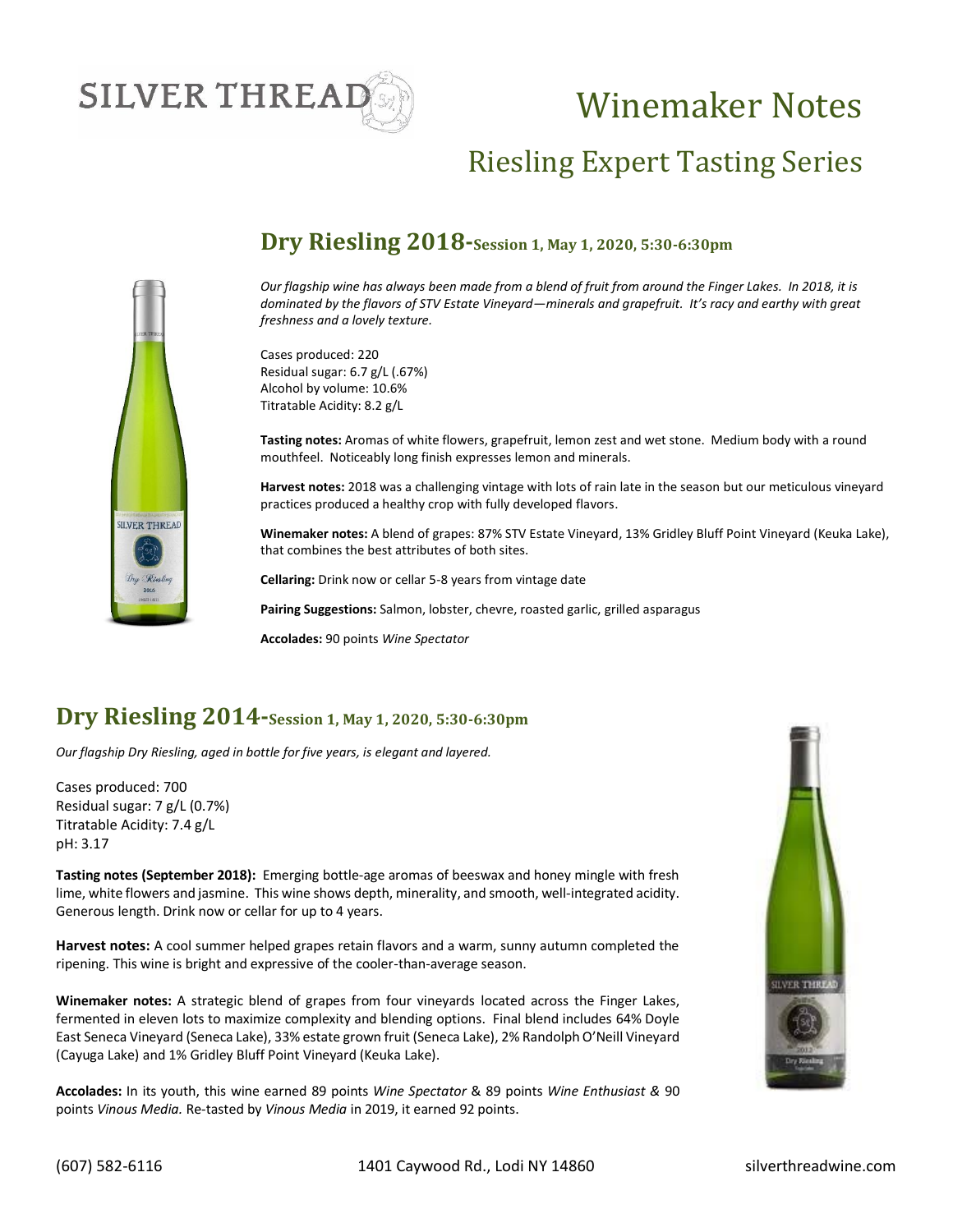## **Riesling STV Estate Vineyard 2018**

#### **Session 2, May 8, 2020, 5:30-6:30pm**

*Our 100% estate grown Riesling is the most special wine produced at Silver Thread. It captures the distinct flavor of our site and is unmistakably original. An ideal candidate for cellaring, this wine will unfold and become more complex with bottle age.*



Cases produced: 64 Residual sugar: 16 g/L (1.6%) Alcohol by Volume: 10.3% Titratable Acidity: 7.8 g/L

**Tasting notes:** A classic Riesling with intense aromas of lemon pith, quince, apricot and minerals. Medium body with well-integrated acidity and a long finish characterized by apricot, flint and saline. Elegant and savory. Medium dry.

**Harvest notes:** A single vineyard wine made from 100% estate grown Riesling from the shallow, shaleheavy soils of Silver Thread Vineyard. Most of the grapes come from 30-year-old, low-yielding vines. Grapes were hand-harvested in stages between October 3-26, 2018.

**Winemaker notes:** This juice was separated into four fermentations—including one in a 10-year-old neutral barrel with malolactic fermentation—to allow the grapes to express themselves in a myriad of ways. The lots were blended prior to bottling.

**Cellaring:** Drink now or cellar up to 10 years from the vintage date.

**Pairing Suggestions:** vichyssoise, French potato salad, oysters on the half shell, Cornell Chicken

**Accolades:** 90 points *Wine Spectator*

# **Riesling Doyle Fournier Vineyard 2018**

#### **Session 2, May 8, 2020, 5:30-6:30pm**

*Riesling Doyle Fournier Vineyard is made from some of the oldest Riesling vines on Seneca Lake. It's site always produces elegant, voluptuous Riesling that is immediately appealing. This cooler vintage has high acidity that will help it age beautifully for the next 10 years or more.*

Cases produced: 50 Residual sugar: 17 g/L (1.7%) Alcohol by volume: 10.2% Titratable Acidity: 9.3 g/L

**Tasting notes:** An opulent Riesling with aromas of creamy pear, peach and chalk. Voluptuous medium body with crackling acidity. Lingering flavors of green apple, honey and chalk. Medium dry.

**Harvest notes:** A single vineyard Riesling made from grapes grown by Matt and Carre Doyle. Doyle Fournier Vineyard is adjacent and uphill from Silver Thread Vineyard, and has deeper, silt-loam soils. This vineyard was planted in 1973 by Charles Fournier, one of the founding fathers of the modern Finger Lakes wine industry. Grapes were hand-harvested harvested October 12, 2018.

**Winemaker notes:** This historic vineyard was once deemed the most favorable site in the Finger Lakes by Charles Fournier. Our goal with this wine is to validate his legacy.

**Cellaring:** Drink now or cellar up to 10 years from the vintage date.

**Pairing suggestions:** Pan-seared scallops, salmon with dill sauce, coq au vin, aged gruyere cheese

**Accolades:** This wine has not yet been rated, but all previous vintages have earned 90+ points from *Wine Enthusiast* and/or *Wine Spectator*